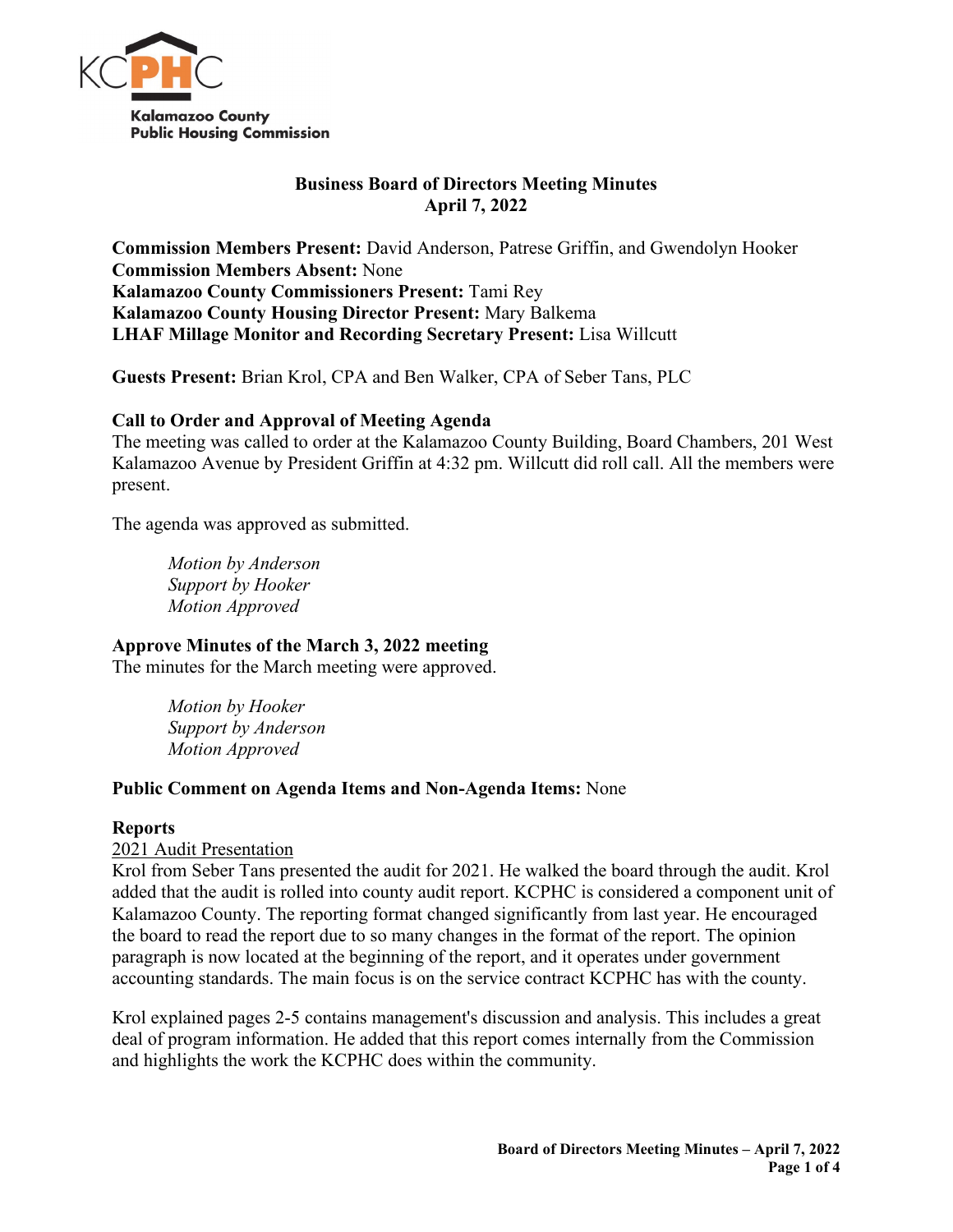

Following the management discussion and analysis are the financial statements that not assets, liabilities, and equity of the organization.

Krol went on to say that page 7 of the report includes the statement of revenues, expenses, and changes in net position. Operating income for the year was \$540,709 with the total change in net position at \$333,252, which Krol explained is net income for the year. It also reflects the loss on the sale of 116 Fellows at \$231,245.

The page 8 of the report reflects the statement of cash flows. Cash increased \$403,229 during 2021, with ending cash at \$1.6 million.

The footnotes to the financial statements begin on page 9. There were no significant changes to the notes and Krol did not have any comment on this section of the report.

The independent auditors' report on internal controls over financial reporting and compliance was on page 13, and is a report required by the government. There were no significant deficiencies or material weaknesses to report. There were no questions from the Commission on the statements.

Krol reviewed the governance conclusion letter that was directed to the Commission. He explained that if there were any significant issues, this letter would reflect those findings. He also stated that there were no disagreements with management and that an unqualified opinion was rendered.

Anderson reminded the board of the importance of having this work done and thanked Willcutt as well as Lockhart Management & Consulting for their work contributing to this. He is glad that there were no issues identified.

Hooker added her appreciation of Seber Tans for the review of the report and making it easy to understand.

There was a motion to accept the audit as it was presented.

*Motion by Hooker Support by Anderson Motion Approved*

Financial Reports

Willcutt explained that there was a typo in the agenda. The financial reports are for March 2022, and the HRI reports are for February 2022.

Willcutt noted that FUSE rents were overbudget due to receiving April rent payments in March. Expense for the FUSE program were over budget for the month due to the installation of the dehumidifiers that were budgeted as well as fire safety. One other variance notes was that of the Veteran's Homeless Initiative as payment was made to Integrated Services of Kalamazoo for the work that Tyrone Thrash does. There was a motion to accept the March financial reports.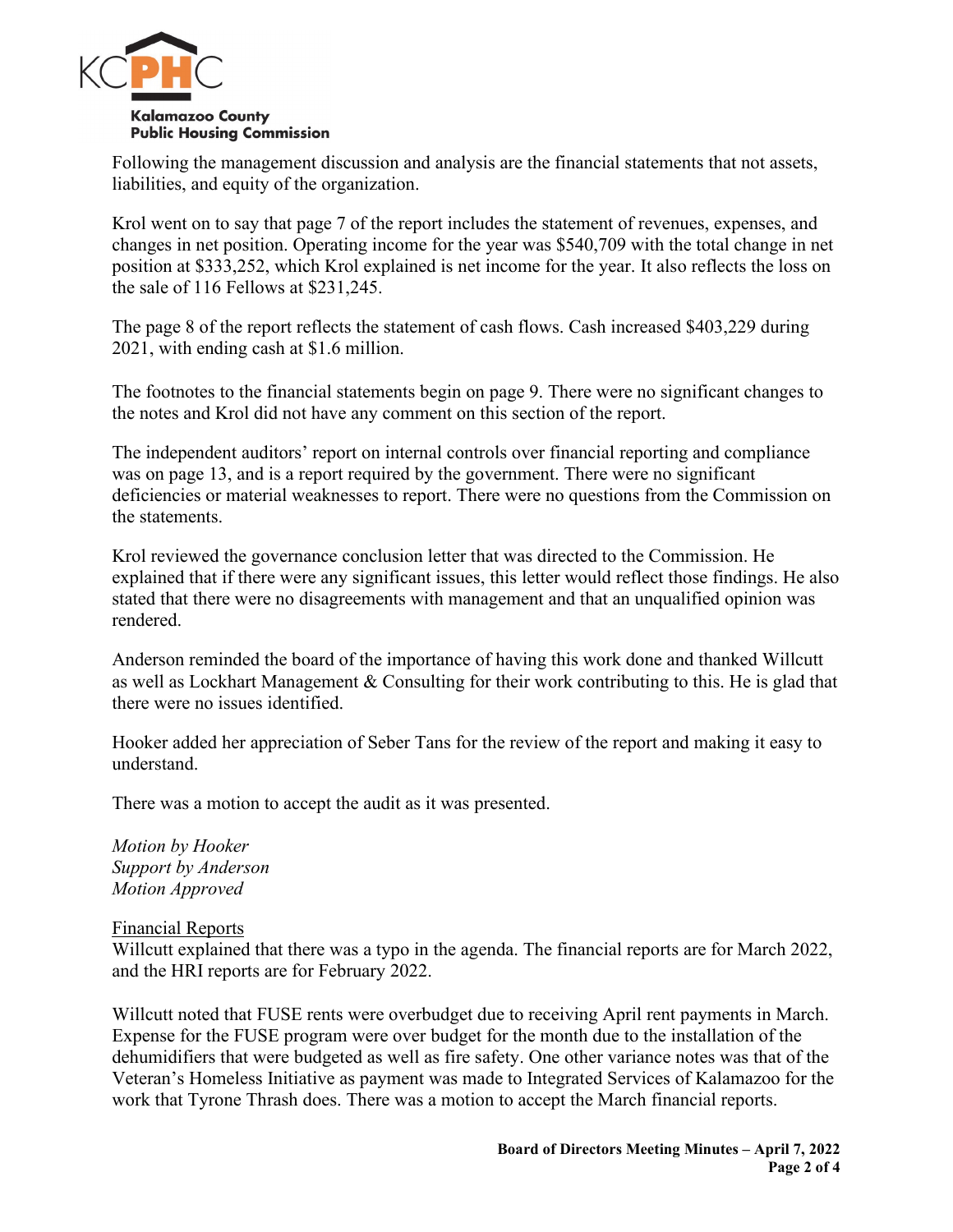

*Motion by Anderson Support by Hooker Motion Approved*

## February 2022 Housing Resources, Inc. (HRI) Millage Reports

The last family is expected to complete the program by 9/30/22, but they could remain in the program longer or be released earlier depending on their needs. There are no new recipients being accepted into the program.

### Survey Reports

Willcutt explained the survey process and included the survey that was used in the past as well as the results. The highest number of survey responses were received after the survey went out.

### Bethany House

Willcutt reported that everything is going well at Bethany House.

## **Old Business**

# Millage Workplan and Budget (2015 Millage)

Balkema shared the changes she made to the Memorandum of Understanding (MOU). The numbers were updated from HRI for families in the program. One other change included Anderson's address, which was updated to 2725 Airview Blvd. There was discussion related to the numbers reported in the MOU. Willcutt clarified that the numbers reflected were not related to the Millage program, rather, they reflected those that were assisted by other programs carried out by the KCPHC prior to being given the responsibility of the Millage program. After some discussion, Balkema added that it is okay to proceed with the MOU. The board agreed to move forward with the MOU and can update numbers from HRI once the program has ended without stopping the progress.

### 116 Fellows Grants

Hooker spoke with Artley about grants received for the purchase and renovation of this property. The grant closeout reports for Local Initiatives Support Corporation (LISC), Kalamazoo Community Foundation, and Irving S. Gilmore Foundation have not been submitted. Artley provided a report that was sent to Kalamazoo County Housing Choices to close out that funding. Hooker said the board needs to decide how to move forward on reporting to the grantors. Anderson asked Willcutt whether she has the details she needs from Artley so that the reports can be submitted. Willcutt would have to look back at the grants that he wrote. Hooker thinks the board should submit the reports that are past due.

Balkema asked about the zoning issue, and when the variance will be heard. Anderson shared that the director of OutFront may no longer be there. He is concerned that this may hold up the process. Anderson said this is the most current information that he has.

Hooker reported that the OutFront Board is committed to the project. The variance is underway because the neighborhood has been noticed. Neighbors to the property will likely come to the meeting and say what they may, and it will be up to the zoning board to determine the next steps.